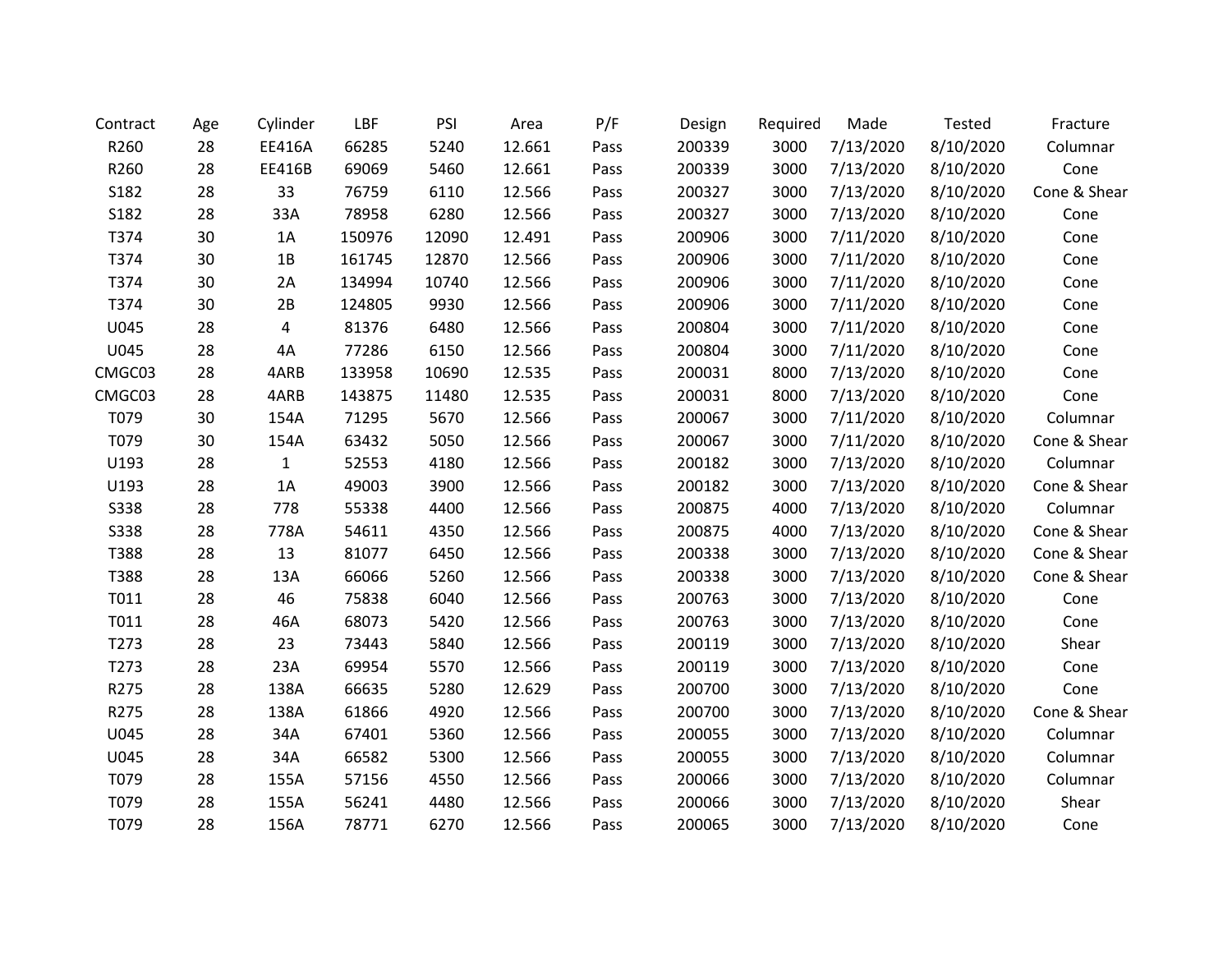| T079   | 28             | 156A           | 77875 | 6200   | 12.566 | Pass | 200065 | 3000 | 7/13/2020 | 8/10/2020 | Cone         |
|--------|----------------|----------------|-------|--------|--------|------|--------|------|-----------|-----------|--------------|
| T211   | 28             | 29A            | 81896 | 6520   | 12.566 | Pass |        | 3000 | 7/13/2020 | 8/10/2020 | Columnar     |
| T211   | 28             | 29A            | 76223 | 6070   | 12.566 | Pass |        | 3000 | 7/13/2020 | 8/10/2020 | Cone & Shear |
| U017   | 28             | 3              | 60197 | 4790   | 12.566 | Pass | 200203 | 3000 | 7/13/2020 | 8/10/2020 | Cone & Shear |
| U017   | 28             | 3A             | 56611 | 4500   | 12.566 | Pass | 200203 | 3000 | 7/13/2020 | 8/10/2020 | Cone         |
| P230   | 28             | 1841           | 65671 | 5230   | 12.566 | Pass | 200154 | 3000 | 7/13/2020 | 8/10/2020 | Cone & Shear |
| P230   | 28             | 1841A          | 68489 | 5450   | 12.566 | Pass | 200154 | 3000 | 7/13/2020 | 8/10/2020 | Cone & Shear |
| T279   | 28             | 11             | 49156 | 3910   | 12.566 | Pass | 200635 | 3000 | 7/13/2020 | 8/10/2020 | Cone & Shear |
| T279   | 28             | 11A            | 48686 | 3870   | 12.566 | Pass | 200635 | 3000 | 7/13/2020 | 8/10/2020 | Cone & Shear |
| DB1801 | 28             | 223            | 62009 | 4930   | 12.566 | Pass | 200648 | 4000 | 7/13/2020 | 8/10/2020 | Cone & Shear |
| DB1801 | 28             | 223A           | 64852 | 5160   | 12.566 | Pass | 200648 | 4000 | 7/13/2020 | 8/10/2020 | Columnar     |
| DB1801 | 28             | 224            | 52050 | 4130   | 12.592 | Pass | 200821 | 3000 | 7/13/2020 | 8/10/2020 | Cone & Shear |
| DB1801 | 28             | 224A           | 49232 | 3920   | 12.566 | Pass | 200821 | 3000 | 7/13/2020 | 8/10/2020 | Cone         |
| DB1801 | 28             | 225            | 75059 | 5970   | 12.566 | Pass | 200639 | 4000 | 7/13/2020 | 8/10/2020 | Cone         |
| DB1801 | 28             | 225A           | 72981 | 5810   | 12.566 | Pass | 200639 | 4000 | 7/13/2020 | 8/10/2020 | Shear        |
| R279   | 4              | 219C           | 36063 | < 2870 | 12.566 | Fail | 200178 | 3000 | 8/6/2020  | 8/10/2020 | Columnar     |
| R279   | 4              | 219C           | 37576 | < 2990 | 12.566 | Fail | 200178 | 3000 | 8/6/2020  | 8/10/2020 | Cone & Split |
| T255   | $\overline{7}$ | 21C            | 30651 | < 2440 | 12.566 | Fail | 200182 | 3000 | 8/3/2020  | 8/10/2020 | Cone & Shear |
| U053   | 10HR           | 3D             | 38936 | 3100   | 12.566 | Pass |        | 3000 | 8/10/2020 | 8/10/2020 | Columnar     |
| U053   | 8HR            | 4C             | 24700 | < 1970 | 12.566 | Fail |        | 3000 | 8/10/2020 | 8/10/2020 | Cone         |
| U053   | 6HR            | $3B$           | 27575 | < 2190 | 12.566 | Fail |        | 3000 | 8/10/2020 | 8/10/2020 | Columnar     |
| U053   | 8HR            | 3C             | 34776 | < 2770 | 12.566 | Fail |        | 3000 | 8/10/2020 | 8/10/2020 | Columnar     |
| U053   | 6HR            | 4B             | 24117 | < 1920 | 12.566 | Fail |        | 3000 | 8/10/2020 | 8/10/2020 | Cone         |
| U053   | 6HR            | 5              | 37340 | < 2970 | 12.566 | Fail |        | 3000 | 8/10/2020 | 8/10/2020 | Columnar     |
| U053   | 16HR           | 1 <sup>C</sup> | 96084 | 7650   | 12.566 | Pass | 201028 | 3000 | 8/8/2020  | 8/10/2020 | Cone & Shear |
| U053   | 16HR           | 1D             | 92642 | 7370   | 12.566 | Pass | 201028 | 3000 | 8/8/2020  | 8/10/2020 | Cone         |
| U053   | 6HR            | 2C             | 43845 | 3490   | 12.566 | Pass | 201028 | 3000 | 8/9/2020  | 8/10/2020 | Cone         |
| U053   | 6HR            | 2D             | 45339 | 3610   | 12.566 | Pass | 201028 | 3000 | 8/9/2020  | 8/10/2020 | Cone & Split |
| R260   | 28             | <b>EE417A</b>  | 72441 | 5760   | 12.566 | Pass | 200339 | 3000 | 7/14/2020 | 8/11/2020 | Cone & Shear |
| R260   | 28             | EE417B         | 69771 | 5550   | 12.566 | Pass | 200339 | 3000 | 7/14/2020 | 8/11/2020 | Shear        |
| S338   | 28             | 779            | 59269 | 4720   | 12.566 | Pass | 200875 | 4000 | 7/14/2020 | 8/11/2020 | Cone & Shear |
| S338   | 28             | 779A           | 64309 | 5120   | 12.566 | Pass | 200875 | 4000 | 7/14/2020 | 8/11/2020 | Cone & Shear |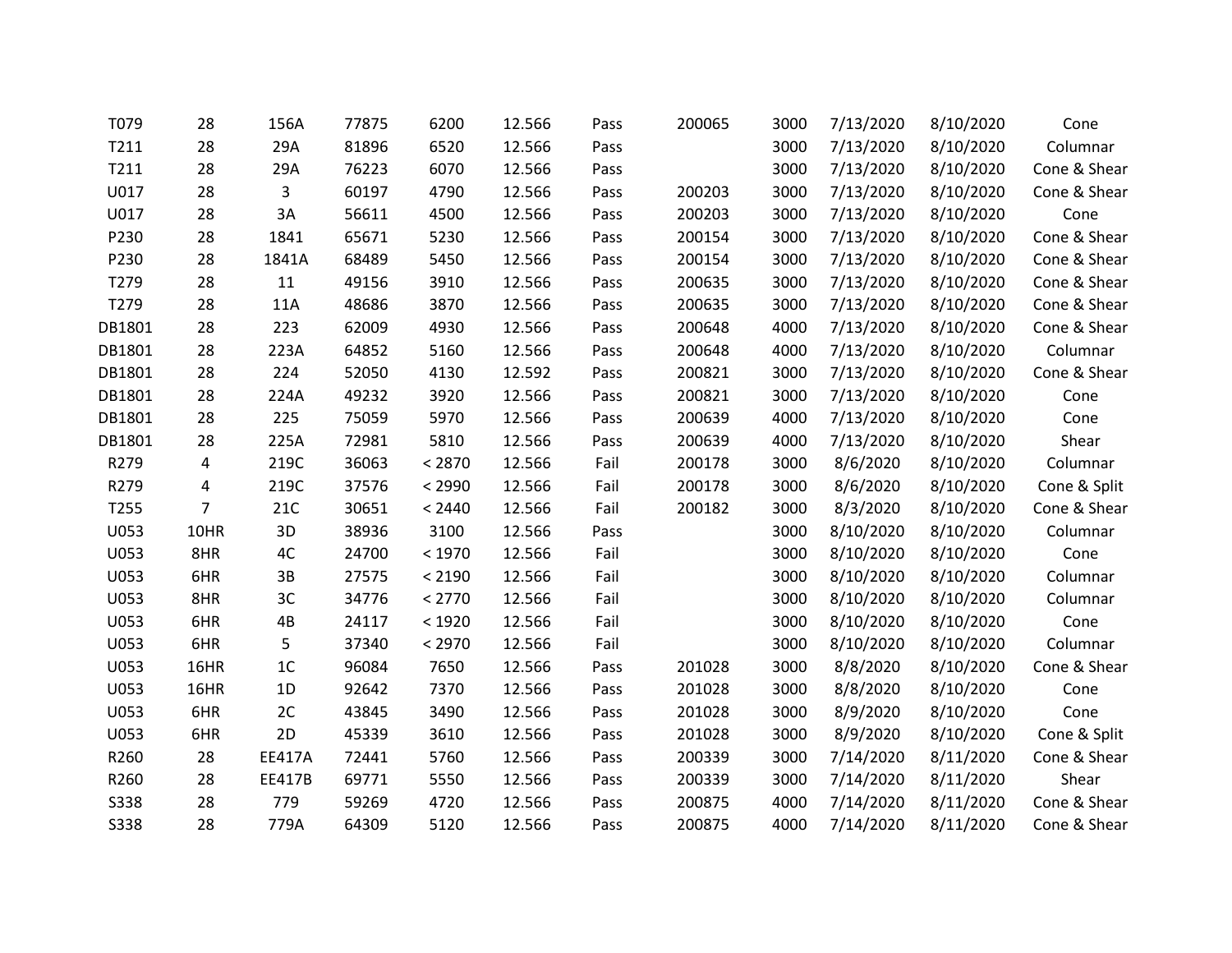| 111041 | 28 | <b>BR1-9</b>   | 65411  | 5210  | 12.566 | Pass | 200316         | 3000 | 7/14/2020 | 8/11/2020 | Cone         |
|--------|----|----------------|--------|-------|--------|------|----------------|------|-----------|-----------|--------------|
| 111041 | 28 | <b>BR1-9A</b>  | 66613  | 5300  | 12.566 | Pass | 200316         | 3000 | 7/14/2020 | 8/11/2020 | Columnar     |
| 111041 | 28 | BR2-17         | 71286  | 5670  | 12.566 | Pass | 200316         | 3000 | 7/14/2020 | 8/11/2020 | Columnar     |
| 111041 | 28 | <b>BR2-17A</b> | 72939  | 5800  | 12.566 | Pass | 200316         | 3000 | 7/14/2020 | 8/11/2020 | Columnar     |
| T388   | 28 | 14             | 52030  | 4140  | 12.566 | Pass | 200337         | 3000 | 7/14/2020 | 8/11/2020 | Cone & Shear |
| T388   | 28 | 14A            | 51974  | 4140  | 12.566 | Pass | 200337         | 3000 | 7/14/2020 | 8/11/2020 | Cone & Shear |
| Q921   | 28 | 553            | 56608  | 4500  | 12.566 | Pass | 200186         | 3000 | 7/14/2020 | 8/11/2020 | Cone & Shear |
| Q921   | 28 | 553A           | 56028  | 4460  | 12.566 | Pass | 200186         | 3000 | 7/14/2020 | 8/11/2020 | Cone & Shear |
| T126   | 28 | 126            | 51828  | 4120  | 12.566 | Pass |                | 4000 | 7/14/2020 | 8/11/2020 | Cone         |
| T126   | 28 | 126A           | 55762  | 4440  | 12.566 | Pass |                | 4000 | 7/14/2020 | 8/11/2020 | Columnar     |
| T273   | 28 | 24             | 66596  | 5300  | 12.566 | Pass | 200833         | 3000 | 7/14/2020 | 8/11/2020 | Cone & Split |
| T273   | 28 | 24A            | 71085  | 5660  | 12.566 | Pass | 200833         | 3000 | 7/14/2020 | 8/11/2020 | Cone & Shear |
| T336   | 28 | 42             | 47401  | 3770  | 12.566 | Pass | 800824         | 3000 | 7/14/2020 | 8/11/2020 | Columnar     |
| T336   | 28 | 42A            | 48068  | 3830  | 12.566 | Pass | 800824         | 3000 | 7/14/2020 | 8/11/2020 | Cone         |
| T397   | 28 | 11             | 101727 | 8100  | 12.566 | Pass | 200624         | 3000 | 7/14/2020 | 8/11/2020 | Cone         |
| T397   | 28 | 11A            | 109272 | 8700  | 12.566 | Pass | 200624         | 3000 | 7/14/2020 | 8/11/2020 | Cone         |
| T924   | 28 | 3              | 52384  | 4170  | 12.566 | Pass | <b>BAG MIX</b> | 3000 | 7/14/2020 | 8/11/2020 | Cone & Split |
| T924   | 28 | 3A             | 62510  | 4970  | 12.566 | Pass | <b>BAG MIX</b> | 3000 | 7/14/2020 | 8/11/2020 | Cone & Split |
| U140   | 28 | $\overline{2}$ | 57873  | 4610  | 12.566 | Pass | 200232         | 3000 | 7/14/2020 | 8/11/2020 | Cone & Shear |
| U140   | 28 | 2A             | 58289  | 4640  | 12.566 | Pass | 200232         | 3000 | 7/14/2020 | 8/11/2020 | Columnar     |
| 125186 | 28 | 19             | 50051  | 3980  | 12.566 | Pass | 200065-67      | 3000 | 7/13/2020 | 8/11/2020 | Columnar     |
| 125186 | 28 | 19A            | 48553  | 3860  | 12.566 | Pass | 200065-67      | 3000 | 7/13/2020 | 8/11/2020 | Columnar     |
| 125186 | 28 | 20             | 57131  | 4550  | 12.566 | Pass | 200065-67      | 3000 | 7/14/2020 | 8/11/2020 | Cone         |
| 125186 | 28 | 20A            | 53280  | 4240  | 12.566 | Pass | 200065-67      | 3000 | 7/14/2020 | 8/11/2020 | Cone & Shear |
| CMGC03 | 28 | 2ARK           | 125110 | 9860  | 12.692 | Pass | 200923         | 5000 | 7/14/2020 | 8/11/2020 | Cone         |
| CMGC03 | 28 | 2ARK           | 131611 | 10470 | 12.566 | Pass | 200923         | 5000 | 7/14/2020 | 8/11/2020 | Cone         |
| S009   | 28 | 35A            | 71308  | 5670  | 12.566 | Pass | 200206         | 3000 | 7/14/2020 | 8/11/2020 | Cone & Shear |
| S009   | 28 | 35A            | 70744  | 5630  | 12.566 | Pass | 200206         | 3000 | 7/14/2020 | 8/11/2020 | Cone         |
| S234   | 28 | 71A            | 57157  | 4550  | 12.566 | Pass | 200201         | 3000 | 7/14/2020 | 8/11/2020 | Cone         |
| S234   | 28 | 71A            | 59276  | 4720  | 12.566 | Pass | 200201         | 3000 | 7/14/2020 | 8/11/2020 | Cone         |
| S272   | 28 | 54             | 57490  | 4610  | 12.472 | Pass | 200058         | 3000 | 7/14/2020 | 8/11/2020 | Cone & Split |
| S272   | 28 | 54A            | 59647  | 4750  | 12.566 | Pass | 200058         | 3000 | 7/14/2020 | 8/11/2020 | Cone & Shear |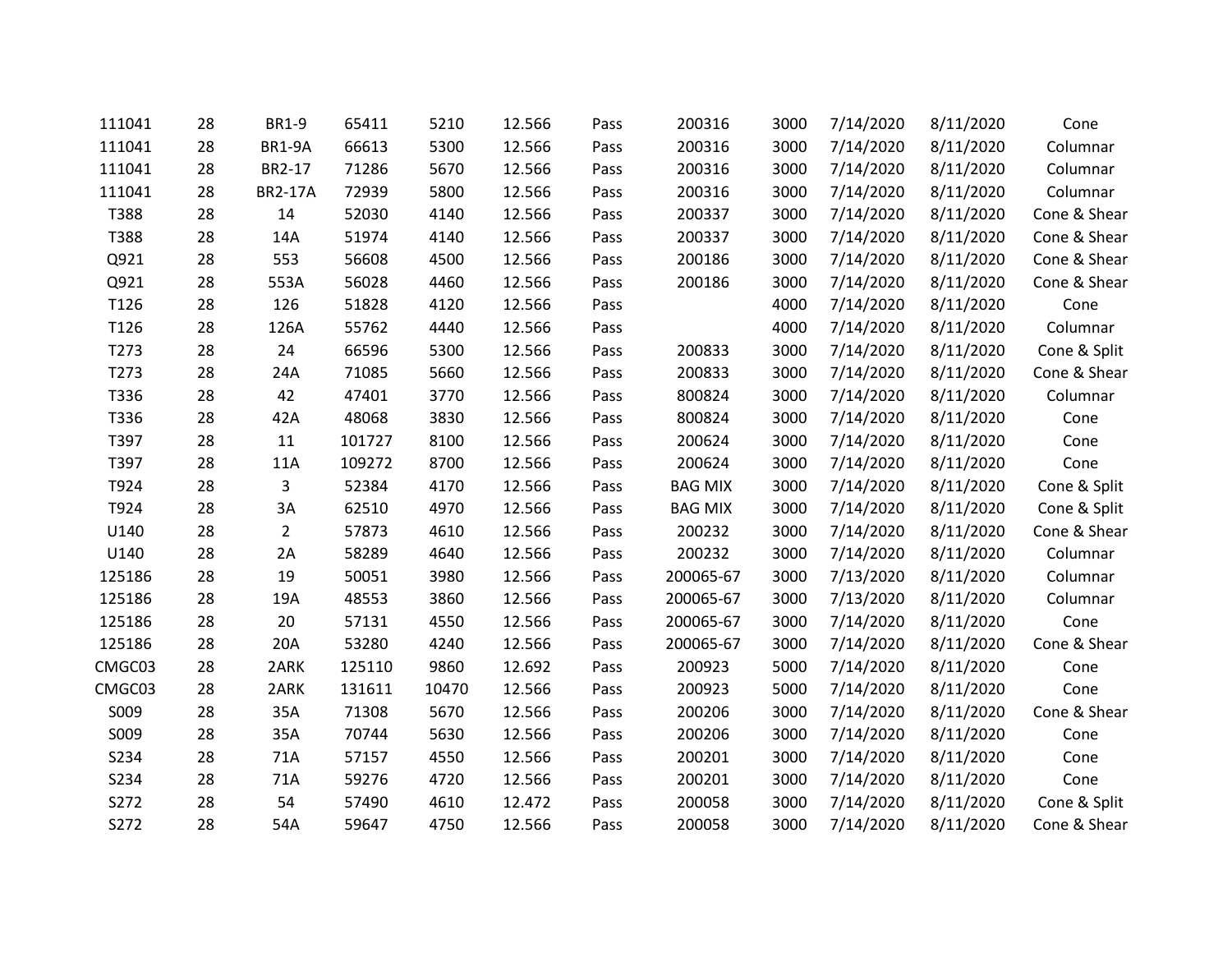| T319        | 28             | 9A             | 64352 | 5130   | 12.535 | Pass | 200383         | 3000 | 7/14/2020 | 8/11/2020 | Cone         |
|-------------|----------------|----------------|-------|--------|--------|------|----------------|------|-----------|-----------|--------------|
| T319        | 28             | <b>9A</b>      | 68683 | 5470   | 12.566 | Pass | 200383         | 3000 | 7/14/2020 | 8/11/2020 | Cone & Shear |
| U128        | 28             | 3A             | 58535 | < 4660 | 12.566 | Fail | <b>BAG MIX</b> | 6000 | 7/14/2020 | 8/11/2020 | Cone         |
| U128        | 28             | 3A             | 53983 | < 4300 | 12.566 | Fail | <b>BAG MIX</b> | 6000 | 7/14/2020 | 8/11/2020 | Cone & Shear |
| S127        | 28             | 200            | 45985 | 3650   | 12.592 | Pass | 200401         | 3000 | 7/14/2020 | 8/11/2020 | Cone & Shear |
| S127        | 28             | 200A           | 59886 | 4770   | 12.566 | Pass | 200401         | 3000 | 7/14/2020 | 8/11/2020 | Cone & Shear |
| CMGC03      | 28             | 16             | 87908 | 7000   | 12.566 | Pass | 200084         | 3000 | 7/14/2020 | 8/11/2020 | Columnar     |
| CMGC03      | 28             | 16A            | 80882 | 6440   | 12.566 | Pass | 200084         | 3000 | 7/14/2020 | 8/11/2020 | Cone & Split |
| DB1801      | 28             | 226            | 74789 | 5950   | 12.566 | Pass | 200916         | 4000 | 7/14/2020 | 8/11/2020 | Cone & Shear |
| DB1801      | 28             | 226A           | 74423 | 5920   | 12.566 | Pass | 200916         | 4000 | 7/14/2020 | 8/11/2020 | Cone & Split |
| DB1801      | 28             | 227            | 66048 | 5270   | 12.541 | Pass | 200916         | 4000 | 7/14/2020 | 8/11/2020 | Cone & Shear |
| DB1801      | 28             | 227A           | 68728 | 5470   | 12.566 | Pass | 200916         | 4000 | 7/14/2020 | 8/11/2020 | Cone & Shear |
| DB1801      | 28             | 228            | 72434 | 5760   | 12.566 | Pass | 200916         | 4000 | 7/14/2020 | 8/11/2020 | Cone         |
| DB1801      | 28             | 228A           | 69337 | 5520   | 12.566 | Pass | 200916         | 4000 | 7/14/2020 | 8/11/2020 | Cone         |
| DB1801      | 28             | 229            | 74149 | 5900   | 12.566 | Pass | 200916         | 4000 | 7/14/2020 | 8/11/2020 | Cone & Shear |
| DB1801      | 28             | 229A           | 74769 | 5950   | 12.566 | Pass | 200916         | 4000 | 7/14/2020 | 8/11/2020 | Cone & Shear |
| DB1801      | 28             | 230            | 84805 | 6750   | 12.566 | Pass | 200916         | 4000 | 7/14/2020 | 8/11/2020 | Cone         |
| DB1801      | 28             | 230A           | 87001 | 6920   | 12.566 | Pass | 200916         | 4000 | 7/14/2020 | 8/11/2020 | Columnar     |
| DB1801      | 28             | 231            | 76834 | 6110   | 12.566 | Pass | 200916         | 4000 | 7/14/2020 | 8/11/2020 | Cone         |
| DB1801      | 28             | 231A           | 76203 | 6060   | 12.566 | Pass | 200916         | 4000 | 7/14/2020 | 8/11/2020 | Columnar     |
| U911        | 28             | $\overline{2}$ | 54597 | 4340   | 12.566 | Pass | 200189         | 3000 | 7/14/2020 | 8/11/2020 | Cone & Shear |
| U911        | 28             | 2A             | 49356 | 3930   | 12.566 | Pass | 200189         | 3000 | 7/14/2020 | 8/11/2020 | Cone & Shear |
| P230        | 28             | 1842           | 71756 | 5710   | 12.566 | Pass | 200154         | 3000 | 7/14/2020 | 8/11/2020 | Cone & Shear |
| P230        | 28             | 1842A          | 71249 | 5670   | 12.566 | Pass | 200154         | 3000 | 7/14/2020 | 8/11/2020 | Cone & Shear |
| U084        | 28             | 1A             | 45838 | < 3630 | 12.636 | Fail | 200363         | 4000 | 7/14/2020 | 8/11/2020 | Cone & Shear |
| U084        | 28             | 1A             | 48171 | < 3830 | 12.566 | Fail | 200363         | 4000 | 7/14/2020 | 8/11/2020 | Cone & Shear |
| T255        | $\overline{7}$ | 22C            | 46123 | 3670   | 12.566 | Pass | 200182         | 3000 | 8/4/2020  | 8/11/2020 | Cone & Split |
| R273        | $\overline{7}$ | 183B           | 49414 | 3930   | 12.566 | Pass | 200256         | 3000 | 8/4/2020  | 8/11/2020 | Cone & Split |
| <b>S338</b> | 7              | 1202B          | 51285 | 4080   | 12.566 | Pass | 200337         | 3000 | 8/4/2020  | 8/11/2020 | Cone         |
| <b>S338</b> | $\overline{7}$ | 1202C          | 53336 | 4240   | 12.566 | Pass | 200337         | 3000 | 8/4/2020  | 8/11/2020 | Cone & Shear |
| T271        | 7              | 13C            | 55726 | 4430   | 12.566 | Pass | 200337         | 3000 | 8/4/2020  | 8/11/2020 | Cone & Shear |
| U035        | $\mathbf{1}$   | 4D             | 37618 | < 2990 | 12.566 | Fail |                | 3000 | 8/10/2020 | 8/11/2020 | Cone & Shear |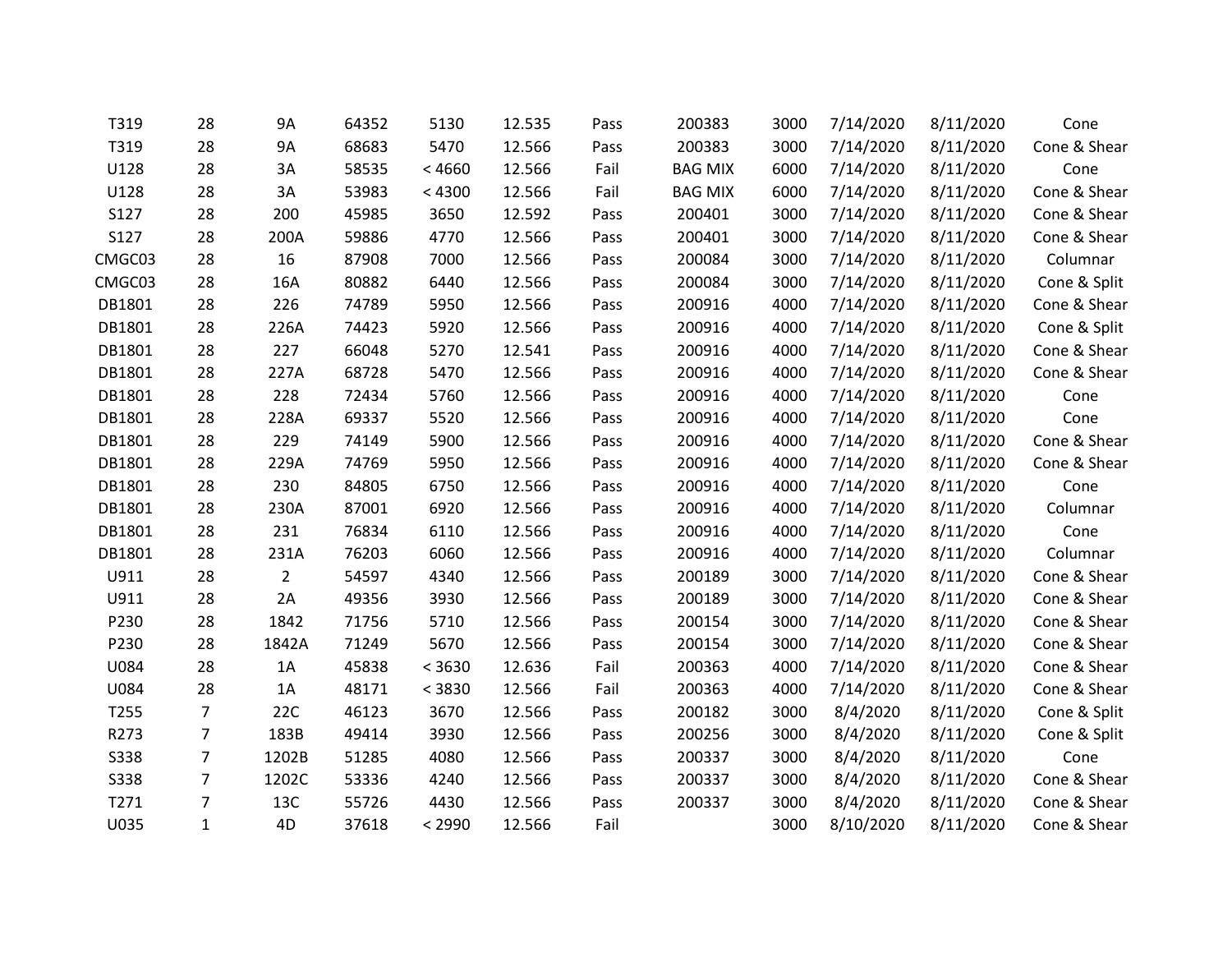| <b>S338</b><br><b>S338</b><br><b>S338</b> | 28<br>28<br>28<br>28<br>28 | 70<br>70A<br>780 | 81150<br>74205<br>63291 | 6460<br>5910 | 12.554 | Pass | 200337         | 3000 | 7/15/2020 | 8/12/2020 | Cone         |
|-------------------------------------------|----------------------------|------------------|-------------------------|--------------|--------|------|----------------|------|-----------|-----------|--------------|
|                                           |                            |                  |                         |              |        |      |                |      |           |           |              |
|                                           |                            |                  |                         |              | 12.566 | Pass | 200337         | 3000 | 7/15/2020 | 8/12/2020 | Cone & Shear |
|                                           |                            |                  |                         | 5040         | 12.566 | Pass | 200875         | 4000 | 7/15/2020 | 8/12/2020 | Cone & Shear |
| <b>S338</b>                               |                            | 780A             | 62406                   | 4970         | 12.566 | Pass | 200875         | 4000 | 7/15/2020 | 8/12/2020 | Cone & Shear |
| <b>S338</b>                               |                            | 781              | 63350                   | 5040         | 12.566 | Pass | 200661         | 3000 | 7/15/2020 | 8/12/2020 | Cone & Shear |
| <b>S338</b>                               | 28                         | 781A             | 61852                   | 4920         | 12.566 | Pass | 200661         | 3000 | 7/15/2020 | 8/12/2020 | Columnar     |
| T271                                      | 28                         | 6                | 48022                   | 3810         | 12.604 | Pass | 200182         | 3000 | 7/15/2020 | 8/12/2020 | Cone & Shear |
| T271                                      | 28                         | 6A               | 45220                   | 3600         | 12.566 | Pass | 200182         | 3000 | 7/15/2020 | 8/12/2020 | Cone & Shear |
| T271                                      | 28                         | $\overline{7}$   | 68936                   | 5490         | 12.566 | Pass | 200196         | 3000 | 7/15/2020 | 8/12/2020 | Cone & Shear |
| T271                                      | 28                         | 7A               | 71351                   | 5680         | 12.566 | Pass | 200196         | 3000 | 7/15/2020 | 8/12/2020 | Cone & Shear |
| T930                                      | 28                         | 36               | 53102                   | 4220         | 12.592 | Pass | 200401         | 3000 | 7/15/2020 | 8/12/2020 | Cone & Shear |
| T930                                      | 28                         | 36A              | 51677                   | 4110         | 12.566 | Pass | 200401         | 3000 | 7/15/2020 | 8/12/2020 | Cone & Shear |
| 112919                                    | 28                         | 43               | 52614                   | 4190         | 12.566 | Pass | 200162         | 3000 | 7/15/2020 | 8/12/2020 | Columnar     |
| 112919                                    | 28                         | 43A              | 54599                   | 4340         | 12.566 | Pass | 200162         | 3000 | 7/15/2020 | 8/12/2020 | Cone & Shear |
| R260                                      | 28                         | <b>EE418A</b>    | 60495                   | 4810         | 12.566 | Pass | 200339         | 3000 | 7/15/2020 | 8/12/2020 | Cone & Shear |
| R260                                      | 28                         | EE418B           | 61303                   | 4880         | 12.566 | Pass | 200339         | 3000 | 7/15/2020 | 8/12/2020 | Cone & Shear |
| T388                                      | 28                         | 15               | 72705                   | 5790         | 12.566 | Pass | 200161         | 3000 | 7/15/2020 | 8/12/2020 | Cone & Shear |
| T388                                      | 28                         | 15A              | 70666                   | 5620         | 12.566 | Pass | 200161         | 3000 | 7/15/2020 | 8/12/2020 | Cone & Shear |
| 150101                                    | 28                         | 20A              | 87390                   | 6950         | 12.566 | Pass | 17518          | 3000 | 7/15/2020 | 8/12/2020 | Cone & Shear |
| 150101                                    | 28                         | 20B              | 85617                   | 6810         | 12.566 | Pass | 17518          | 3000 | 7/15/2020 | 8/12/2020 | Cone & Shear |
| Q921                                      | 28                         | 648              | 54146                   | 4310         | 12.566 | Pass | 200186         | 3000 | 7/15/2020 | 8/12/2020 | Cone & Shear |
| Q921                                      | 28                         | 648A             | 54616                   | 4350         | 12.566 | Pass | 200186         | 3000 | 7/15/2020 | 8/12/2020 | Cone & Shear |
| S182                                      | 28                         | 34               | 65589                   | 5220         | 12.566 | Pass | 200327         | 3000 | 7/15/2020 | 8/12/2020 | Cone         |
| S182                                      | 28                         | 34A              | 68179                   | 5430         | 12.566 | Pass | 200327         | 3000 | 7/15/2020 | 8/12/2020 | Cone & Shear |
| S300                                      | 28                         | 31               | 40999                   | 3260         | 12.566 | Pass | 200148         | 3000 | 7/15/2020 | 8/12/2020 | Cone & Shear |
| S300                                      | 28                         | 31A              | 39976                   | 3180         | 12.566 | Pass | 200148         | 3000 | 7/15/2020 | 8/12/2020 | Columnar     |
| T273                                      | 28                         | 25               | 66468                   | 5290         | 12.566 | Pass | 200119         | 3000 | 7/15/2020 | 8/12/2020 | Cone & Shear |
| T273                                      | 28                         | 25A              | 68711                   | 5470         | 12.566 | Pass | 200119         | 3000 | 7/15/2020 | 8/12/2020 | Columnar     |
| T924                                      | 28                         | 4                | 54749                   | 4360         | 12.566 | Pass | <b>BAG MIX</b> | 3000 | 7/15/2020 | 8/12/2020 | Cone & Split |
| T924                                      | 28                         | 4A               | 61898                   | 4930         | 12.566 | Pass | <b>BAG MIX</b> | 3000 | 7/15/2020 | 8/12/2020 | Columnar     |
| U014                                      | 28                         | 28               | 64889                   | 5160         | 12.566 | Pass | 200922         | 4500 | 7/15/2020 | 8/12/2020 | Cone         |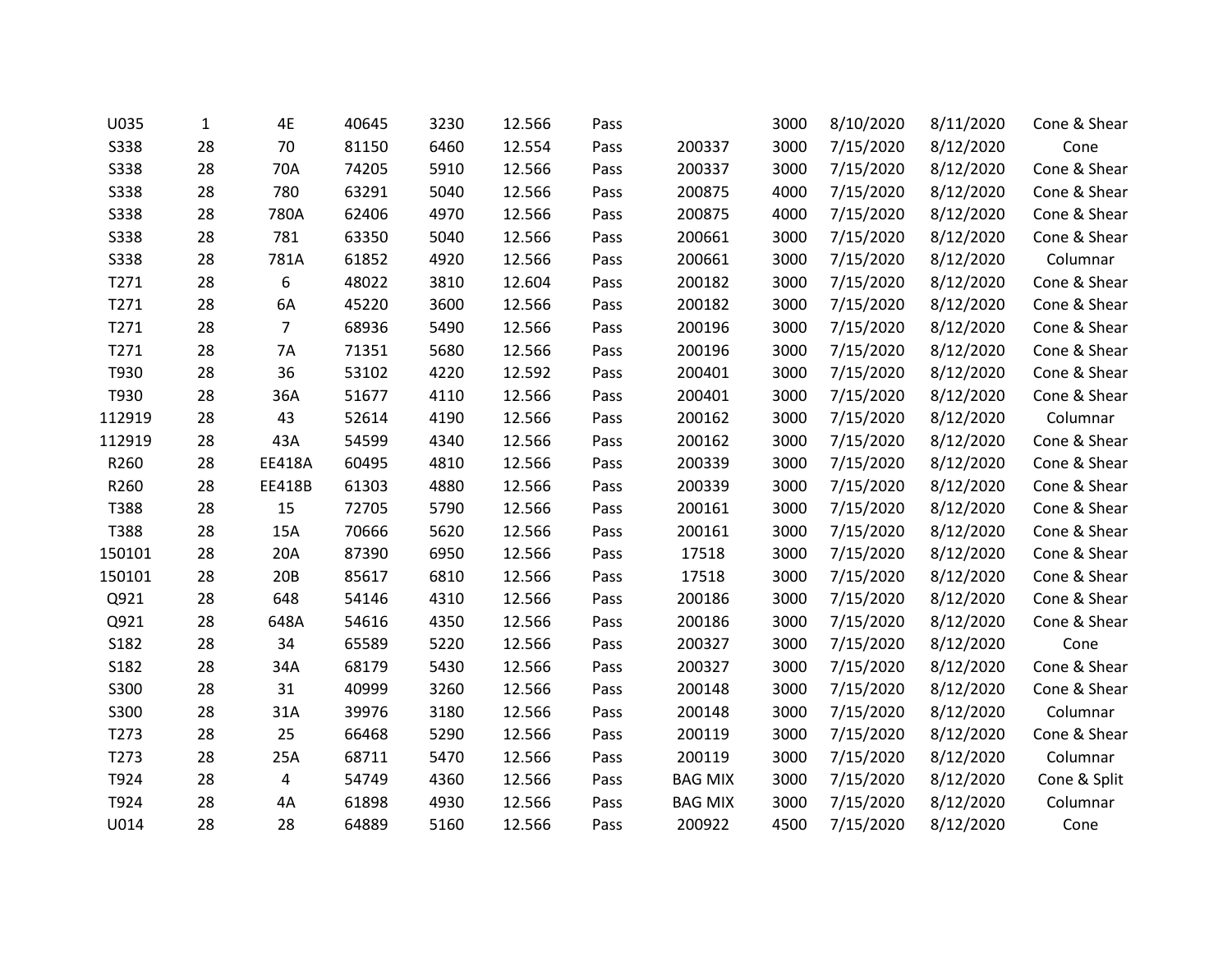| U014   | 28 | 28A             | 84867 | 6750   | 12.566 | Pass | 200922 | 4500 | 7/15/2020 | 8/12/2020 | Cone         |
|--------|----|-----------------|-------|--------|--------|------|--------|------|-----------|-----------|--------------|
| 106077 | 28 | 58A             | 63723 | 5070   | 12.566 | Pass | 200286 | 3000 | 7/15/2020 | 8/12/2020 | Cone & Shear |
| 106077 | 28 | 58A             | 62115 | 4940   | 12.566 | Pass | 200286 | 3000 | 7/15/2020 | 8/12/2020 | Cone & Shear |
| 125186 | 28 | 21              | 51867 | 4130   | 12.566 | Pass | 200065 | 3000 | 7/15/2020 | 8/12/2020 | Columnar     |
| 125186 | 28 | 21A             | 48278 | 3840   | 12.566 | Pass | 200065 | 3000 | 7/15/2020 | 8/12/2020 | Cone & Shear |
| S202   | 28 | 214             | 51552 | 4120   | 12.504 | Pass | 200753 | 4000 | 7/15/2020 | 8/12/2020 | Cone & Shear |
| S202   | 28 | 214A            | 46720 | < 3720 | 12.566 | Fail | 200753 | 4000 | 7/15/2020 | 8/12/2020 | Cone & Shear |
| S272   | 28 | 55              | 59242 | 4680   | 12.661 | Pass | 200057 | 3000 | 7/15/2020 | 8/12/2020 | Cone & Shear |
| S272   | 28 | 55A             | 57023 | 4540   | 12.566 | Pass | 200057 | 3000 | 7/15/2020 | 8/12/2020 | Columnar     |
| S272   | 28 | 55Z             | 58229 | 4630   | 12.566 | Pass | 200057 | 3000 | 7/15/2020 | 8/12/2020 | Cone & Shear |
| S272   | 28 | 55Z             | 60904 | 4850   | 12.566 | Pass | 200057 | 3000 | 7/15/2020 | 8/12/2020 | Cone         |
| T014   | 28 | 63A             | 93362 | 7430   | 12.566 | Pass | 200360 | 4500 | 7/15/2020 | 8/12/2020 | Columnar     |
| T014   | 28 | 63A             | 92362 | 7350   | 12.566 | Pass | 200360 | 4500 | 7/15/2020 | 8/12/2020 | Cone         |
| T014   | 28 | 64A             | 87211 | 6940   | 12.566 | Pass | 200360 | 4500 | 7/15/2020 | 8/12/2020 | Cone & Shear |
| T014   | 28 | 64A             | 87034 | 6930   | 12.566 | Pass | 200360 | 4500 | 7/15/2020 | 8/12/2020 | Columnar     |
| DB1601 | 28 | 173             | 85924 | 6840   | 12.566 | Pass | 200111 | 3000 | 7/15/2020 | 8/12/2020 | Cone         |
| DB1601 | 28 | 173A            | 88806 | 7070   | 12.566 | Pass | 200111 | 3000 | 7/15/2020 | 8/12/2020 | Cone         |
| S127   | 28 | 201             | 71650 | 5700   | 12.566 | Pass | 200040 | 3000 | 7/15/2020 | 8/12/2020 | Columnar     |
| S127   | 28 | 201A            | 71099 | 5660   | 12.566 | Pass | 200040 | 3000 | 7/15/2020 | 8/12/2020 | Cone & Shear |
| R136   | 28 | CL1             | 82007 | 6530   | 12.566 | Pass | 200199 | 4000 | 7/15/2020 | 8/12/2020 | Columnar     |
| R136   | 28 | CL <sub>2</sub> | 78954 | 6280   | 12.566 | Pass | 200199 | 4000 | 7/15/2020 | 8/12/2020 | Cone         |
| P230   | 28 | 1843            | 60172 | 4790   | 12.566 | Pass | 200154 | 3000 | 7/15/2020 | 8/12/2020 | Cone & Shear |
| P230   | 28 | 1843A           | 62899 | 5010   | 12.566 | Pass | 200154 | 3000 | 7/15/2020 | 8/12/2020 | Cone & Shear |
| P230   | 28 | 1844            | 78083 | 6210   | 12.566 | Pass | 200155 | 4000 | 7/15/2020 | 8/12/2020 | Cone         |
| P230   | 28 | 1844A           | 79135 | 6300   | 12.566 | Pass | 200155 | 4000 | 7/15/2020 | 8/12/2020 | Cone         |
| CMGC03 | 28 | 17              | 90045 | 7170   | 12.566 | Pass | 200930 | 3000 | 7/15/2020 | 8/12/2020 | Columnar     |
| CMGC03 | 28 | 17A             | 89401 | 7110   | 12.566 | Pass | 200930 | 3000 | 7/15/2020 | 8/12/2020 | Columnar     |
| DB1801 | 28 | 232             | 83126 | 6610   | 12.566 | Pass | 200392 | 3000 | 7/15/2020 | 8/12/2020 | Cone         |
| DB1801 | 28 | 232A            | 79884 | 6360   | 12.566 | Pass | 200392 | 3000 | 7/15/2020 | 8/12/2020 | Cone & Shear |
| DB1801 | 28 | 233             | 70135 | 5580   | 12.566 | Pass | 200392 | 3000 | 7/15/2020 | 8/12/2020 | Cone & Shear |
| DB1801 | 28 | 233A            | 70328 | 5600   | 12.566 | Pass | 200392 | 3000 | 7/15/2020 | 8/12/2020 | Cone         |
| DB1801 | 28 | 234             | 58769 | 4680   | 12.566 | Pass | 200821 | 3000 | 7/15/2020 | 8/12/2020 | Columnar     |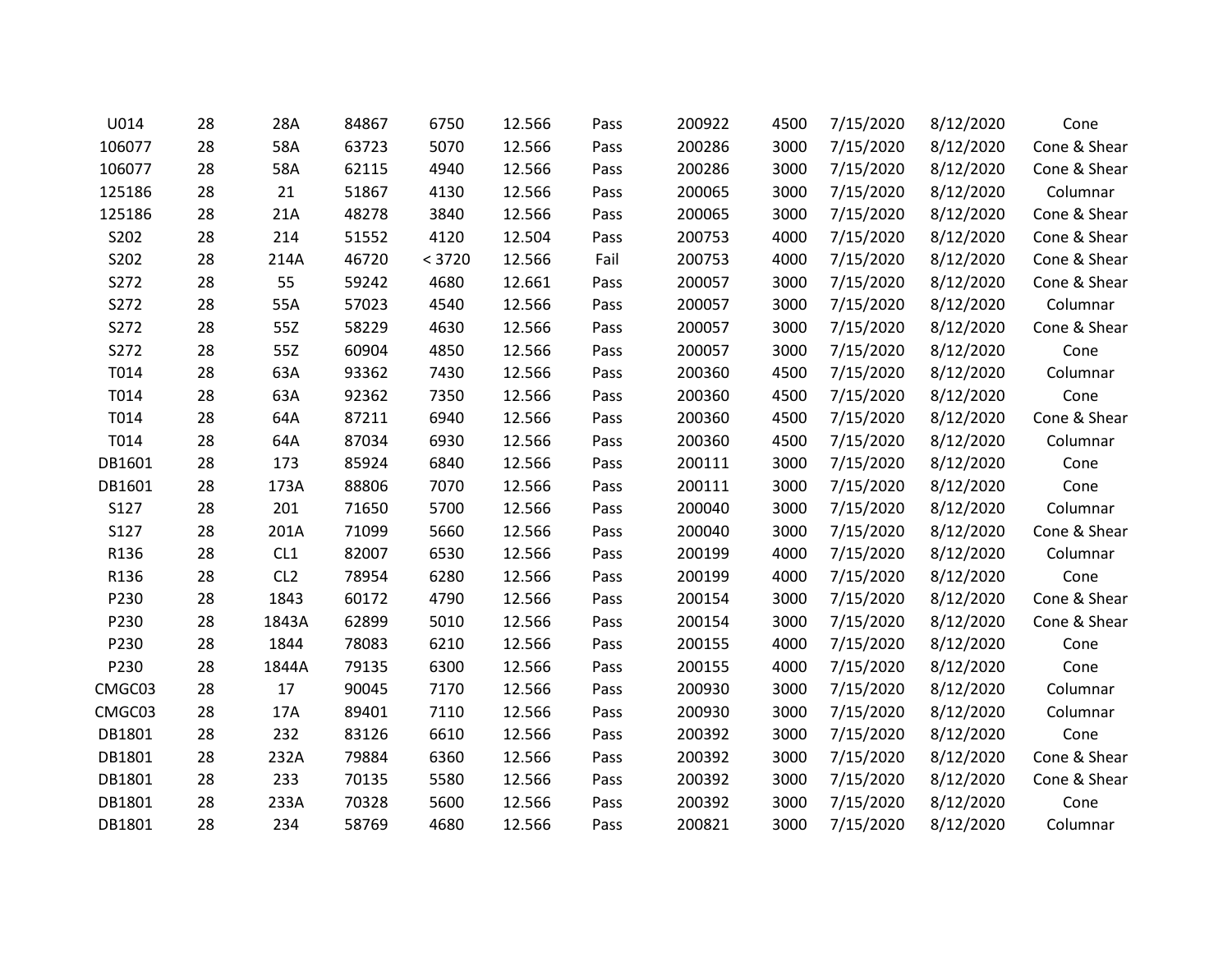| DB1801      | 28 | 234A         | 63163  | 5030 | 12.566 | Pass | 200821 | 3000 | 7/15/2020 | 8/12/2020 | Cone & Shear |
|-------------|----|--------------|--------|------|--------|------|--------|------|-----------|-----------|--------------|
| R279        | 28 | 213A         | 41218  | 3280 | 12.566 | Pass | 200178 | 3000 | 7/15/2020 | 8/12/2020 | Cone & Shear |
| R279        | 28 | 213A         | 41151  | 3270 | 12.566 | Pass | 200178 | 3000 | 7/15/2020 | 8/12/2020 | Cone & Split |
| U911        | 28 | 3            | 42301  | 3370 | 12.566 | Pass | 200189 | 3000 | 7/15/2020 | 8/12/2020 | Cone & Shear |
| U911        | 28 | 3A           | 42426  | 3380 | 12.566 | Pass | 200189 | 3000 | 7/15/2020 | 8/12/2020 | Cone & Shear |
| T255        | 14 | 20B          | 38719  | 3080 | 12.566 | Pass | 200181 | 3000 | 7/29/2020 | 8/12/2020 | Cone & Split |
| T255        | 7  | 23C          | 43838  | 3490 | 12.566 | Pass | 200182 | 3000 | 8/5/2020  | 8/12/2020 | Cone & Shear |
| T271        | 7  | 14C          | 55285  | 4400 | 12.566 | Pass | 200040 | 3000 | 8/5/2020  | 8/12/2020 | Cone         |
| T930        | 28 | 37           | 55935  | 4450 | 12.566 | Pass | 200401 | 3000 | 7/16/2020 | 8/13/2020 | Cone         |
| T930        | 28 | 37A          | 54729  | 4360 | 12.566 | Pass | 200401 | 3000 | 7/16/2020 | 8/13/2020 | Cone         |
| <b>S338</b> | 28 | 71           | 60459  | 4810 | 12.566 | Pass | 200337 | 3000 | 7/16/2020 | 8/13/2020 | Cone & Shear |
| <b>S338</b> | 28 | 71A          | 67717  | 5390 | 12.566 | Pass | 200337 | 3000 | 7/16/2020 | 8/13/2020 | Cone & Shear |
| S338        | 28 | 782          | 66397  | 5280 | 12.566 | Pass | 200875 | 4000 | 7/16/2020 | 8/13/2020 | Cone & Shear |
| <b>S338</b> | 28 | 782A         | 66793  | 5320 | 12.566 | Pass | 200875 | 4000 | 7/16/2020 | 8/13/2020 | Columnar     |
| T388        | 28 | 16           | 69330  | 5520 | 12.566 | Pass | 200161 | 3000 | 7/16/2020 | 8/13/2020 | Cone         |
| T388        | 28 | 16A          | 65617  | 5220 | 12.566 | Pass | 200161 | 3000 | 7/16/2020 | 8/13/2020 | Cone         |
| Q921        | 28 | 649          | 52727  | 4200 | 12.566 | Pass | 200186 | 3000 | 7/16/2020 | 8/13/2020 | Cone & Shear |
| Q921        | 28 | 649A         | 51655  | 4110 | 12.566 | Pass | 200186 | 3000 | 7/16/2020 | 8/13/2020 | Cone & Shear |
| T011        | 28 | 47           | 65684  | 5230 | 12.566 | Pass | 200763 | 3000 | 7/16/2020 | 8/13/2020 | Columnar     |
| T011        | 28 | 47A          | 63516  | 5050 | 12.566 | Pass | 200763 | 3000 | 7/16/2020 | 8/13/2020 | Columnar     |
| U014        | 28 | 29           | 56971  | 4530 | 12.566 | Pass | 200825 | 3000 | 7/16/2020 | 8/13/2020 | Cone         |
| U014        | 28 | 29A          | 56158  | 4470 | 12.566 | Pass | 200825 | 3000 | 7/16/2020 | 8/13/2020 | Cone & Shear |
| U046        | 28 | $\mathbf{1}$ | 75469  | 6010 | 12.566 | Pass | 200170 | 3000 | 7/16/2020 | 8/13/2020 | Cone & Shear |
| U046        | 28 | 1A           | 71216  | 5670 | 12.566 | Pass | 200170 | 3000 | 7/16/2020 | 8/13/2020 | Cone & Shear |
| S202        | 28 | 215          | 110721 | 3890 | 28.463 | Pass | 200144 | 3000 | 7/16/2020 | 8/13/2020 | Cone & Split |
| S202        | 28 | 215A         | 109166 | 3860 | 28.274 | Pass | 200144 | 3000 | 7/16/2020 | 8/13/2020 | Cone & Shear |
| T079        | 28 | 157A         | 83173  | 6620 | 12.566 | Pass | 200065 | 3000 | 7/16/2020 | 8/13/2020 | Cone         |
| T079        | 28 | 157A         | 82310  | 6550 | 12.566 | Pass | 200065 | 3000 | 7/16/2020 | 8/13/2020 | Columnar     |
| T925        | 28 | $11\,$       | 63457  | 5050 | 12.566 | Pass | 200833 | 3000 | 7/16/2020 | 8/13/2020 | Cone         |
| T925        | 28 | 11A          | 57801  | 4600 | 12.566 | Pass | 200833 | 3000 | 7/16/2020 | 8/13/2020 | Cone & Split |
| U017        | 28 | 4A           | 51548  | 4100 | 12.566 | Pass | 200203 | 3000 | 7/16/2020 | 8/13/2020 | Cone & Shear |
| U017        | 28 | 4A           | 52438  | 4170 | 12.566 | Pass | 200203 | 3000 | 7/16/2020 | 8/13/2020 | Cone & Shear |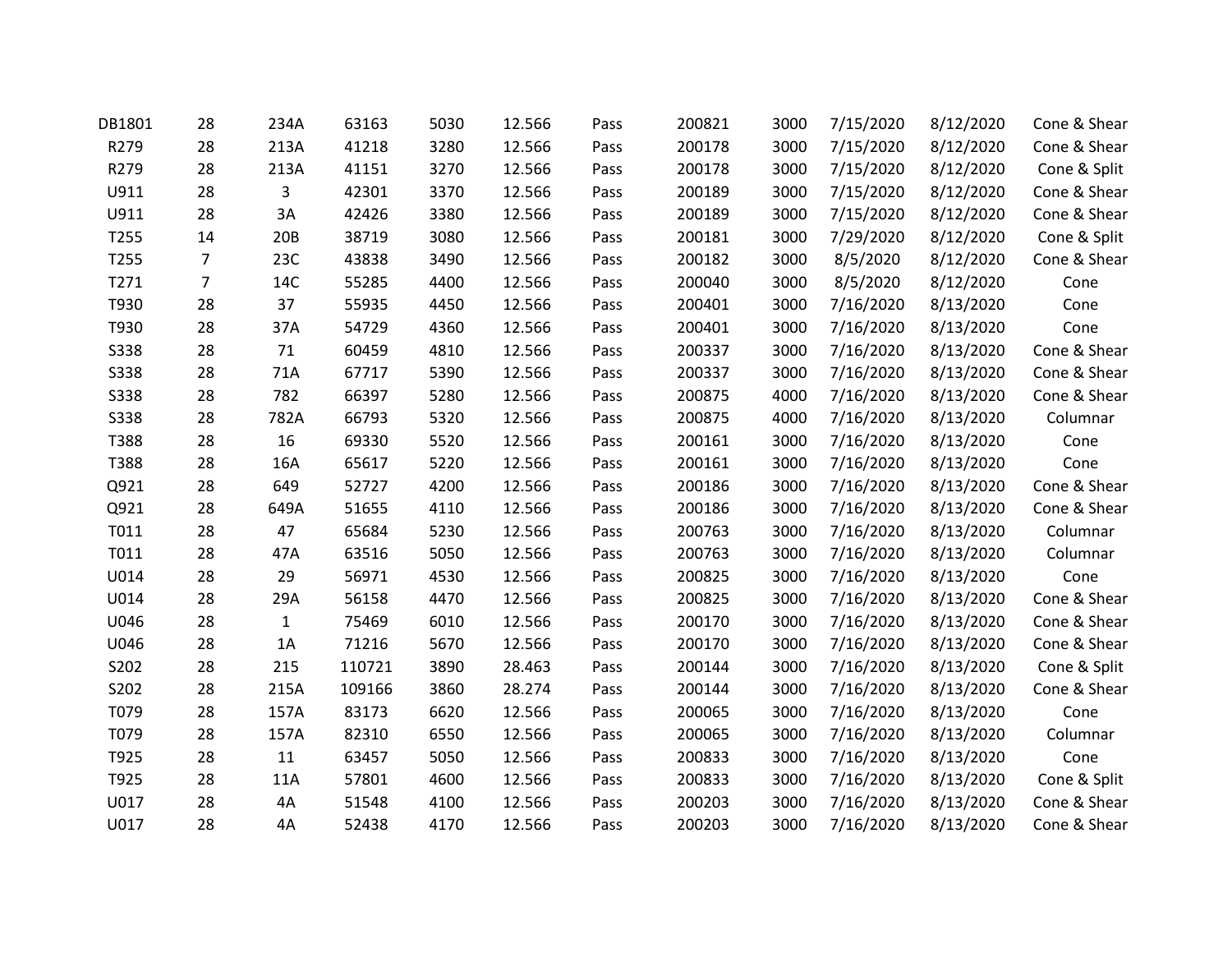| U086   | 28             | 10A   | 70871 | 5640   | 12.566 | Pass | 200820 | 3000 | 7/16/2020 | 8/13/2020 | Cone & Shear |
|--------|----------------|-------|-------|--------|--------|------|--------|------|-----------|-----------|--------------|
| U086   | 28             | 10A   | 68509 | 5450   | 12.566 | Pass | 200820 | 3000 | 7/16/2020 | 8/13/2020 | Cone & Shear |
| DB1601 | 28             | 174   | 79636 | 6340   | 12.566 | Pass | 200111 | 3000 | 7/16/2020 | 8/13/2020 | Cone         |
| DB1601 | 28             | 174A  | 80314 | 6390   | 12.566 | Pass | 200111 | 3000 | 7/16/2020 | 8/13/2020 | Columnar     |
| S127   | 28             | 202   | 67861 | 5350   | 12.692 | Pass | 200040 | 3000 | 7/16/2020 | 8/13/2020 | Cone         |
| S127   | 28             | 202A  | 73739 | 5870   | 12.566 | Pass | 200040 | 3000 | 7/16/2020 | 8/13/2020 | Cone         |
| S127   | 28             | 203   | 55943 | 4450   | 12.566 | Pass | 200040 | 3000 | 7/16/2020 | 8/13/2020 | Columnar     |
| S127   | 28             | 203A  | 64083 | 5100   | 12.566 | Pass | 200040 | 3000 | 7/16/2020 | 8/13/2020 | Cone         |
| T273   | 28             | 26    | 73874 | 5850   | 12.629 | Pass | 200119 | 3000 | 7/16/2020 | 8/13/2020 | Columnar     |
| T273   | 28             | 26    | 72572 | 5780   | 12.566 | Pass | 200119 | 3000 | 7/16/2020 | 8/13/2020 | Shear        |
| P230   | 28             | 1845  | 64360 | 5120   | 12.566 | Pass | 200154 | 3000 | 7/16/2020 | 8/13/2020 | Cone & Split |
| P230   | 28             | 1845A | 61246 | 4870   | 12.566 | Pass | 200154 | 3000 | 7/16/2020 | 8/13/2020 | Cone & Split |
| P230   | 28             | 1847  | 58886 | 4690   | 12.566 | Pass | 200154 | 3000 | 7/16/2020 | 8/13/2020 | Cone & Shear |
| P230   | 28             | 1847A | 60481 | 4810   | 12.566 | Pass | 200154 | 3000 | 7/16/2020 | 8/13/2020 | Columnar     |
| CMGC03 | 28             | 18    | 83686 | 6660   | 12.566 | Pass | 200930 | 3000 | 7/16/2020 | 8/13/2020 | Cone & Shear |
| CMGC03 | 28             | 18A   | 84461 | 6720   | 12.566 | Pass | 200930 | 3000 | 7/16/2020 | 8/13/2020 | Cone         |
| CMGC03 | 28             | 19    | 74829 | 5950   | 12.566 | Pass | 200930 | 3000 | 7/16/2020 | 8/13/2020 | Columnar     |
| CMGC03 | 28             | 19A   | 75219 | 5990   | 12.566 | Pass | 200930 | 3000 | 7/16/2020 | 8/13/2020 | Columnar     |
| DB1801 | 28             | 235   | 57441 | 4570   | 12.566 | Pass | 200392 | 3000 | 7/16/2020 | 8/13/2020 | Cone & Shear |
| DB1801 | 28             | 235A  | 62441 | 4970   | 12.566 | Pass | 200392 | 3000 | 7/16/2020 | 8/13/2020 | Columnar     |
| R279   | 28             | 214A  | 53302 | 4270   | 12.491 | Pass | 200178 | 3000 | 7/16/2020 | 8/13/2020 | Cone & Shear |
| R279   | 28             | 214A  | 53610 | 4270   | 12.566 | Pass | 200178 | 3000 | 7/16/2020 | 8/13/2020 | Cone & Shear |
| S272   | 28             | 56    | 59976 | 4770   | 12.566 | Pass | 200058 | 3000 | 7/16/2020 | 8/13/2020 | Cone & Shear |
| S272   | 28             | 56A   | 63313 | 5040   | 12.566 | Pass | 200058 | 3000 | 7/16/2020 | 8/13/2020 | Columnar     |
| T255   | $\overline{7}$ | 24C   | 35604 | < 2830 | 12.566 | Fail | 200182 | 3000 | 8/6/2020  | 8/13/2020 | Cone & Shear |
| T249   | 7              | $1C$  | 55186 | 4390   | 12.566 | Pass | 200401 | 3000 | 8/6/2020  | 8/13/2020 | Cone & Shear |
| R273   | $\overline{7}$ | 184B  | 46449 | 3700   | 12.566 | Pass | 200256 | 3000 | 8/6/2020  | 8/13/2020 | Columnar     |
| U199   | 10             | 1022B | 48989 | 3900   | 12.566 | Pass | 200948 | 3000 | 8/3/2020  | 8/13/2020 | Cone & Shear |
| U199   | 10             | 1022C | 53927 | 4290   | 12.566 | Pass | 200948 | 3000 | 8/3/2020  | 8/13/2020 | Cone & Shear |
| P230   | 28             | 1846  | 74686 | 5970   | 12.504 | Pass | 200154 | 3000 | 7/16/2020 | 8/13/2020 | Columnar     |
| P230   | 28             | 1846A | 75959 | 6040   | 12.566 | Pass | 200154 | 3000 | 7/16/2020 | 8/13/2020 | Cone & Shear |
| 121534 | 28             | 6     | 48262 | 3850   | 12.535 | Pass | 200207 | 3000 | 7/16/2020 | 8/13/2020 | Cone         |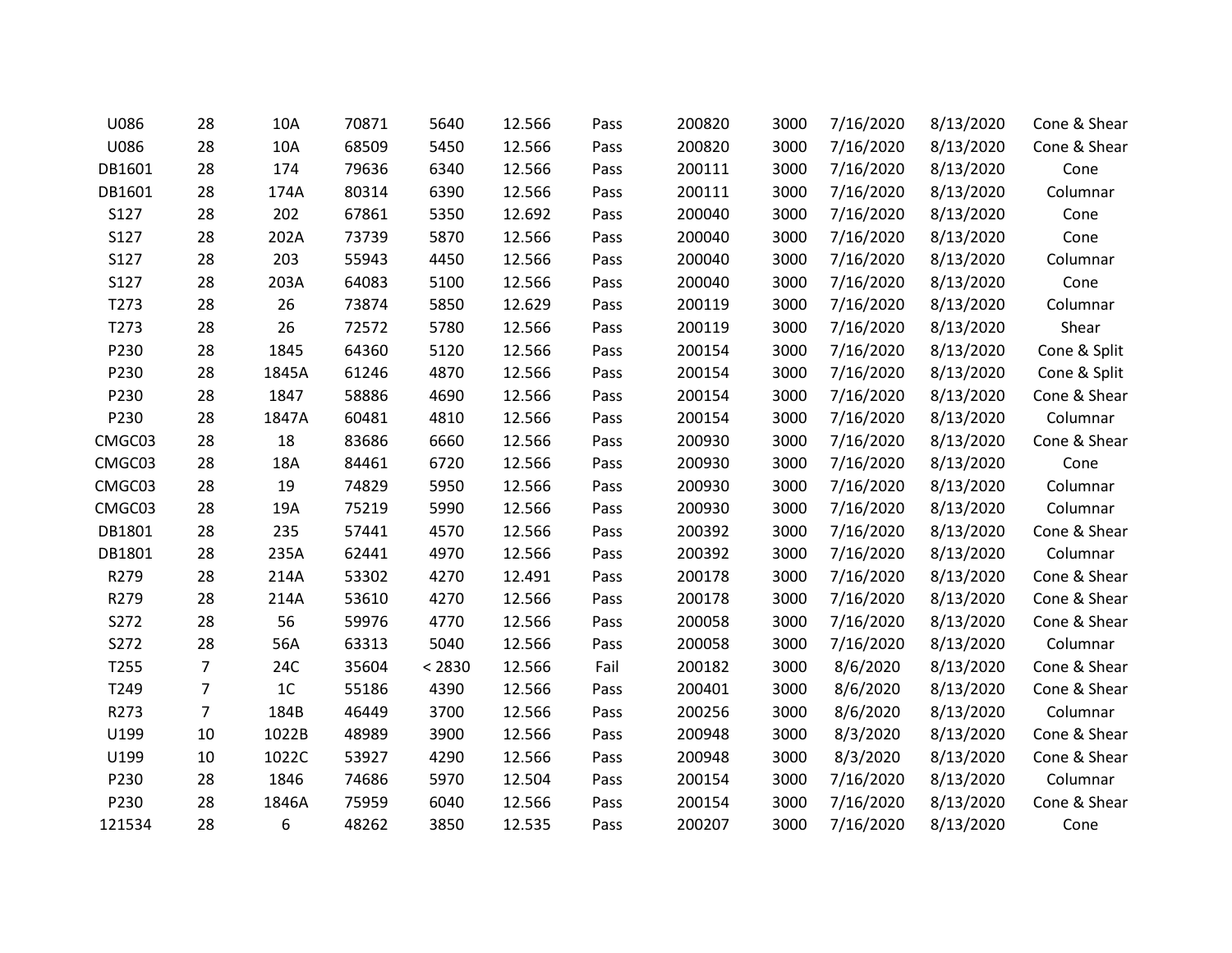| 121534      | 28 | 6A             | 50725  | 4040  | 12.566 | Pass | 200207 | 3000 | 7/16/2020 | 8/13/2020 | Cone         |
|-------------|----|----------------|--------|-------|--------|------|--------|------|-----------|-----------|--------------|
| T389        | 8  | 1B             | 40132  | 3190  | 12.566 | Pass | 200933 | 3000 | 8/5/2020  | 8/13/2020 | Columnar     |
| T389        | 7  | 2B             | 48001  | 3820  | 12.566 | Pass | 200933 | 3000 | 8/6/2020  | 8/13/2020 | Cone & Shear |
| T930        | 28 | 38             | 54293  | 4310  | 12.604 | Pass | 200401 | 3000 | 7/17/2020 | 8/14/2020 | Cone & Shear |
| T930        | 28 | 38A            | 54718  | 4350  | 12.566 | Pass | 200401 | 3000 | 7/17/2020 | 8/14/2020 | Columnar     |
| 112919      | 28 | 44             | 78743  | 6270  | 12.566 | Pass | 200162 | 3000 | 7/17/2020 | 8/14/2020 | Columnar     |
| 112919      | 28 | 44A            | 73012  | 5810  | 12.566 | Pass | 200162 | 3000 | 7/17/2020 | 8/14/2020 | Cone & Shear |
| <b>S338</b> | 28 | 783            | 71284  | 5660  | 12.598 | Pass | 200875 | 4000 | 7/17/2020 | 8/14/2020 | Cone & Shear |
| <b>S338</b> | 28 | 783A           | 68918  | 5480  | 12.566 | Pass | 200875 | 4000 | 7/17/2020 | 8/14/2020 | Cone         |
| T255        | 28 | 13             | 51941  | 4130  | 12.566 | Pass | 200182 | 3000 | 7/17/2020 | 8/14/2020 | Cone & Shear |
| T255        | 28 | 13A            | 53440  | 4250  | 12.566 | Pass | 200182 | 3000 | 7/17/2020 | 8/14/2020 | Cone         |
| 111041      | 28 | BR2-18         | 78257  | 6230  | 12.566 | Pass | 200316 | 3000 | 7/17/2020 | 8/14/2020 | Columnar     |
| 111041      | 28 | <b>BR2-18A</b> | 74200  | 5900  | 12.566 | Pass | 200316 | 3000 | 7/17/2020 | 8/14/2020 | Cone         |
| Q921        | 28 | 650            | 51879  | 4130  | 12.566 | Pass | 200186 | 3000 | 7/17/2020 | 8/14/2020 | Cone         |
| Q921        | 28 | 650A           | 55451  | 4410  | 12.566 | Pass | 200186 | 3000 | 7/17/2020 | 8/14/2020 | Columnar     |
| R243        | 28 | 207            | 63797  | 5080  | 12.566 | Pass | 200327 | 3000 | 7/17/2020 | 8/14/2020 | Cone & Shear |
| R243        | 28 | 207A           | 62387  | 4960  | 12.566 | Pass | 200327 | 3000 | 7/17/2020 | 8/14/2020 | Columnar     |
| T011        | 28 | 48             | 58343  | 4650  | 12.548 | Pass | 200763 | 3000 | 7/17/2020 | 8/14/2020 | Cone & Shear |
| T011        | 28 | 48A            | 58087  | 4620  | 12.566 | Pass | 200763 | 3000 | 7/17/2020 | 8/14/2020 | Columnar     |
| Q030        | 28 | 437            | 55645  | 4430  | 12.566 | Pass | 200359 | 3000 | 7/17/2020 | 8/14/2020 | Columnar     |
| Q030        | 28 | 437A           | 56411  | 4490  | 12.566 | Pass | 200359 | 3000 | 7/17/2020 | 8/14/2020 | Cone         |
| CMGC03      | 28 | 3ARK           | 95384  | 7590  | 12.566 | Pass | 200923 | 5000 | 7/17/2020 | 8/14/2020 | Cone & Shear |
| CMGC03      | 28 | 3ARK           | 92682  | 7380  | 12.566 | Pass | 200923 | 5000 | 7/17/2020 | 8/14/2020 | Columnar     |
| CMGC03      | 28 | 5ARB           | 131174 | 10440 | 12.566 | Pass | 200031 | 8000 | 7/17/2020 | 8/14/2020 | Cone         |
| CMGC03      | 28 | 5ARB           | 132691 | 10560 | 12.566 | Pass | 200031 | 8000 | 7/17/2020 | 8/14/2020 | Columnar     |
| S202        | 28 | 216            | 54231  | 4320  | 12.566 | Pass | 200150 | 3000 | 7/17/2020 | 8/14/2020 | Cone & Shear |
| S202        | 28 | 216A           | 53063  | 4220  | 12.566 | Pass | 200150 | 3000 | 7/17/2020 | 8/14/2020 | Cone & Shear |
| T079        | 28 | 158A           | 72258  | 5750  | 12.566 | Pass | 200065 | 3000 | 7/17/2020 | 8/14/2020 | Columnar     |
| T079        | 28 | 158A           | 75304  | 5990  | 12.566 | Pass | 200065 | 3000 | 7/17/2020 | 8/14/2020 | Columnar     |
| DB1601      | 28 | 175            | 85792  | 6830  | 12.566 | Pass | 200111 | 3000 | 7/17/2020 | 8/14/2020 | Cone         |
| DB1601      | 28 | 175A           | 78883  | 6280  | 12.566 | Pass | 200111 | 3000 | 7/17/2020 | 8/14/2020 | Columnar     |
| S127        | 28 | 204            | 76507  | 6090  | 12.566 | Pass | 200040 | 3000 | 7/17/2020 | 8/14/2020 | Cone & Shear |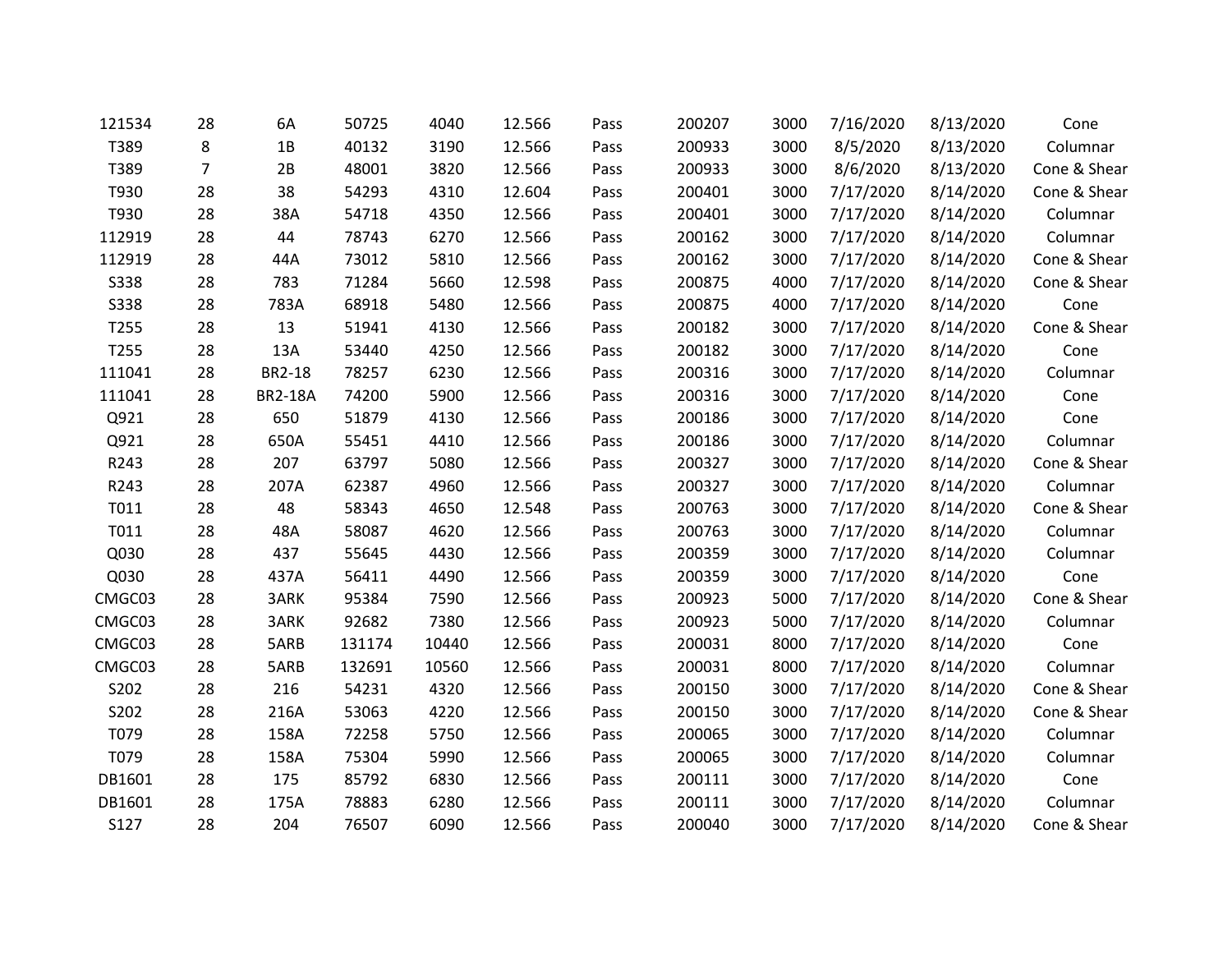| S127       | 28             | 204A           | 78254  | 6230  | 12.566 | Pass | 200040                                                                                            | 3000     | 7/17/2020 | 8/14/2020 | Cone & Shear |
|------------|----------------|----------------|--------|-------|--------|------|---------------------------------------------------------------------------------------------------|----------|-----------|-----------|--------------|
| T925       | 28             | 13             | 74498  | 5930  | 12.566 | Pass | 200119                                                                                            | 3000     | 7/17/2020 | 8/14/2020 | Cone         |
| T925       | 28             | 13A            | 69422  | 5520  | 12.566 | Pass | 200119                                                                                            | 3000     | 7/17/2020 | 8/14/2020 | Columnar     |
| T273       | 28             | 27             | 56344  | 4480  | 12.566 | Pass | 200119                                                                                            | 3000     | 7/17/2020 | 8/14/2020 | Cone & Shear |
| T273       | 28             | 27A            | 57512  | 4580  | 12.566 | Pass | 200119                                                                                            | 3000     | 7/17/2020 | 8/14/2020 | Cone & Shear |
| P230       | 28             | 1848           | 59830  | 4750  | 12.585 | Pass | 200154                                                                                            | 3000     | 7/17/2020 | 8/14/2020 | Columnar     |
| P230       | 28             | 1848A          | 59326  | 4720  | 12.566 | Pass | 200154                                                                                            | 3000     | 7/17/2020 | 8/14/2020 | Cone & Shear |
| P230       | 28             | 1849           | 124555 | 4410  | 28.274 | Pass | 200160                                                                                            | 3000     | 7/17/2020 | 8/14/2020 | Cone & Shear |
| P230       | 28             | 1849A          | 128967 | 4560  | 28.274 | Pass | 200160                                                                                            | 3000     | 7/17/2020 | 8/14/2020 | Cone & Shear |
| P230       | 28             | 1850           | 71845  | 5720  | 12.566 | Pass | 200154                                                                                            | 3000     | 7/17/2020 | 8/14/2020 | Cone         |
| P230       | 28             | 1850A          | 75227  | 5990  | 12.566 | Pass | 200154                                                                                            | 3000     | 7/17/2020 | 8/14/2020 | Columnar     |
| T258       | 28             | $\overline{2}$ | 57144  | 4550  | 12.566 | Pass | 200944                                                                                            | 4000     | 7/17/2020 | 8/14/2020 | Cone & Shear |
| T258       | 28             | 2A             | 53821  | 4280  | 12.566 | Pass | 200944                                                                                            | 4000     | 7/17/2020 | 8/14/2020 | Cone & Shear |
| DB1801     | 28             | 236            | 81487  | 6480  | 12.566 | Pass | 200639                                                                                            | 3000     | 7/17/2020 | 8/14/2020 | Cone         |
| DB1801     | 28             | 236A           | 80829  | 6430  | 12.566 | Pass | 200639                                                                                            | 3000     | 7/17/2020 | 8/14/2020 | Cone         |
| S272       | 28             | 57A            | 72803  | 5810  | 12.535 | Pass | 200054                                                                                            | 4000     | 7/17/2020 | 8/14/2020 | Cone & Shear |
| S272       | 28             | 57A            | 71224  | 5680  | 12.535 | Pass | 200054                                                                                            | 4000     | 7/17/2020 | 8/14/2020 | Cone & Shear |
| S272       | 28             | 58A            | 85208  | 6780  | 12.566 | Pass | 200054                                                                                            | 4000     | 7/17/2020 | 8/14/2020 | Cone         |
| S272       | 28             | 58A            | 88861  | 7070  | 12.566 | Pass | 200054                                                                                            | 4000     | 7/17/2020 | 8/14/2020 | Cone         |
| T332       | 28             | 2A             | 56768  | 4510  | 12.592 | Pass | 200479                                                                                            | 3000     | 7/17/2020 | 8/14/2020 | Cone         |
| T332       | 28             | 2A             | 60000  | 4770  | 12.566 | Pass | 200479                                                                                            | 3000     | 7/17/2020 | 8/14/2020 | Cone & Shear |
| T388       | 28             | 17             | 41357  | 3290  | 12.566 | Pass | 200338                                                                                            | 3000     | 7/17/2020 | 8/14/2020 | Columnar     |
| T388       | 28             | 17A            | 43431  | 3460  | 12.566 | Pass | 200338                                                                                            | 3000     | 7/17/2020 | 8/14/2020 | Cone         |
| R273       | 14             | 11B            | 75924  | 6040  | 12.566 | Pass | 200040                                                                                            | 3000     | 7/31/2020 | 8/14/2020 | Cone & Shear |
| T271       | 14             | 12B            | 70950  | 5650  | 12.566 | Pass | 200337                                                                                            | 3000     | 7/31/2020 | 8/14/2020 | Cone & Shear |
| R273       | $\overline{7}$ | 185B           | 42265  | 3360  | 12.566 | Pass | 200256                                                                                            | 3000     | 8/7/2020  | 8/14/2020 | Cone & Shear |
|            |                |                |        |       |        |      | The Following Cylinders Not Were Broken At The HQ Lab But Rather The Region 4 Lab Due To Covid-19 |          |           |           |              |
| Contract   | Age            | Cylinder       | LBF    | PSI   | Area   | P/F  | Design                                                                                            | Required | Made      | Tested    | Fracture     |
| <b>CPI</b> | 28             | 47L            | 134849 | 10730 | 12.57  | Pass | 200372                                                                                            | 8000     | 7/10/2020 | 8/7/2020  |              |
| <b>CPI</b> | 28             | 47L            | 121626 | 9680  | 12.57  | Pass | 200372                                                                                            | 8000     | 7/10/2020 | 8/7/2020  |              |
| <b>CPI</b> | 28             | 18D            | 134208 | 10680 | 12.57  | Pass | 200372                                                                                            | 5000     | 7/10/2020 | 8/7/2020  | CONE         |
| <b>CPI</b> | 28             | 18D            | 139454 | 11100 | 12.57  | Pass | 200372                                                                                            | 5000     | 7/10/2020 | 8/7/2020  | <b>SHEAR</b> |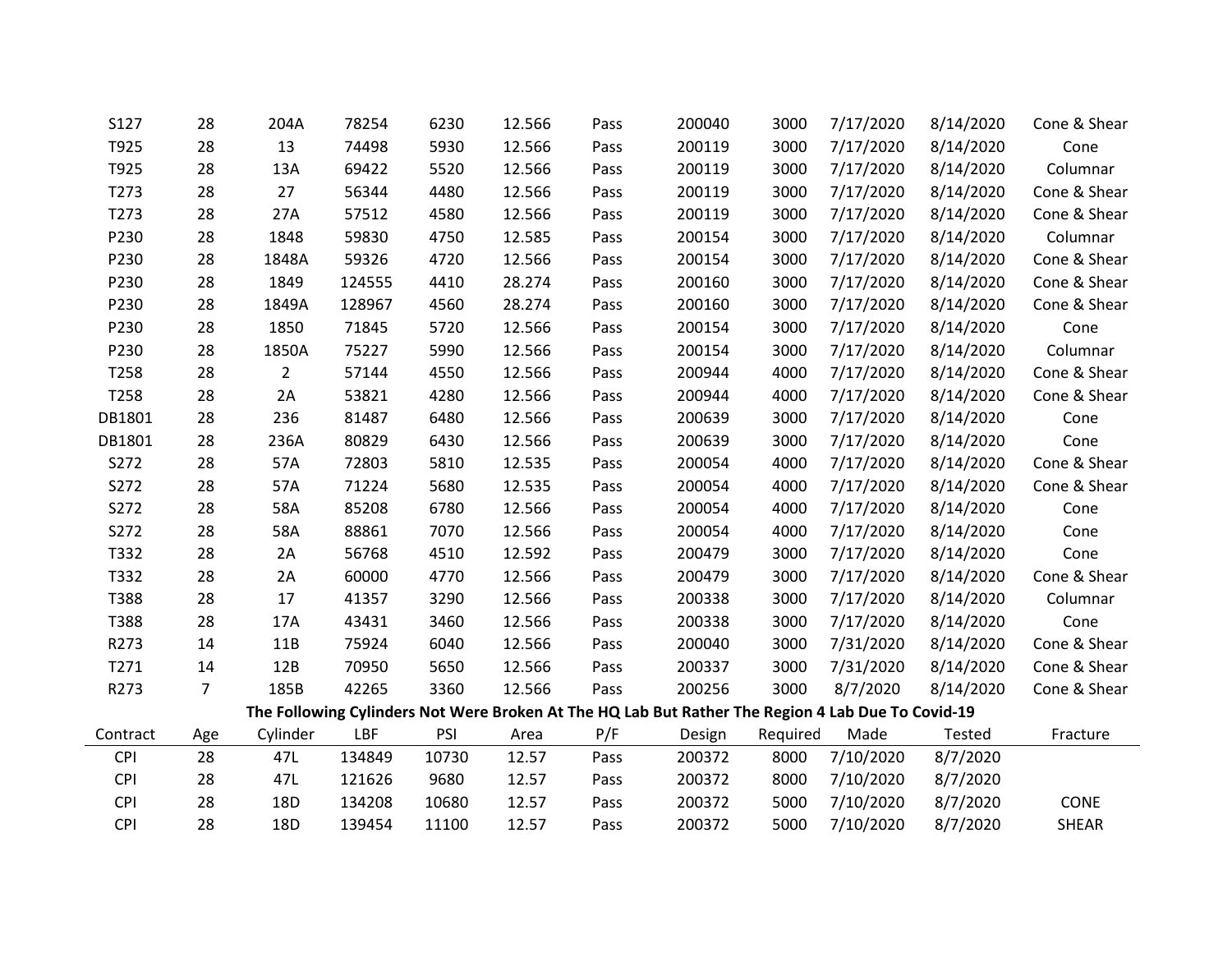| <b>CPI</b> | 28 | <b>18L</b>     | 131134 | 10440 | 12.57 | Pass | 200372 | 5000 | 7/10/2020 | 8/7/2020  |                         |
|------------|----|----------------|--------|-------|-------|------|--------|------|-----------|-----------|-------------------------|
| <b>CPI</b> | 28 | <b>18L</b>     | 133437 | 10620 | 12.57 | Pass | 200372 | 5000 | 7/10/2020 | 8/7/2020  |                         |
| R277       | 28 | 132            | 65842  | 5240  | 12.57 | Pass | 200293 | 3000 | 7/10/2020 | 8/7/2020  | <b>CONE &amp; SPLIT</b> |
| R277       | 28 | 132A           | 60039  | 4780  | 12.57 | Pass | 200293 | 3000 | 7/10/2020 | 8/7/2020  | <b>CONE &amp; SHEAR</b> |
| U037       | 28 | $\overline{2}$ | 52017  | 4140  | 12.57 | Pass | 200517 | 3000 | 7/10/2020 | 8/7/2020  | CONE                    |
| U037       | 28 | 2A             | 75785  | 6030  | 12.57 | Pass | 200517 | 3000 | 7/10/2020 | 8/7/2020  | <b>SHEAR</b>            |
| R272       | 28 | D275           | 86576  | 6890  | 12.57 | Pass | 200561 | 3000 | 7/10/2020 | 8/7/2020  | <b>CONE &amp; SPLIT</b> |
| R272       | 28 | D275A          | 101948 | 8110  | 12.57 | Pass | 200561 | 3000 | 7/10/2020 | 8/7/2020  | COLUMNAR                |
| S289       | 28 | 29             | 76169  | 6060  | 12.57 | Pass | 200529 | 3000 | 7/10/2020 | 8/7/2020  | <b>CONE &amp; SPLIT</b> |
| S289       | 28 | 29A            | 80803  | 6430  | 12.57 | Pass | 200529 | 3000 | 7/10/2020 | 8/7/2020  | SHEAR                   |
| U116       | 28 | $\overline{2}$ | 126415 | 10060 | 12.57 | Pass | 200297 | 3000 | 7/10/2020 | 8/7/2020  | COLUMNAR                |
| U116       | 28 | 2A             | 119612 | 9520  | 12.57 | Pass | 200297 | 3000 | 7/10/2020 | 8/7/2020  | <b>CONE &amp; SHEAR</b> |
| <b>CPI</b> | 28 | 55D            | 136686 | 10870 | 12.57 | Pass | 200372 | 5000 | 7/11/2020 | 8/10/2020 |                         |
| <b>CPI</b> | 28 | 55D            | 131951 | 10500 | 12.57 | Pass | 200372 | 5000 | 7/11/2020 | 8/10/2020 |                         |
| <b>CPI</b> | 28 | 55L            | 134482 | 10700 | 12.57 | Pass | 200372 | 5000 | 7/11/2020 | 8/10/2020 |                         |
| <b>CPI</b> | 28 | 55L            | 136195 | 10840 | 12.57 | Pass | 200372 | 5000 | 7/11/2020 | 8/10/2020 |                         |
| <b>CPI</b> | 28 | 62L            | 119714 | 9530  | 12.57 | Pass | 200372 | 6500 | 7/13/2020 | 8/10/2020 |                         |
| <b>CPI</b> | 28 | 62L            | 138159 | 11010 | 12.57 | Pass | 200372 | 6500 | 7/13/2020 | 8/10/2020 |                         |
| U138       | 28 | U16            | 77253  | 6150  | 12.57 | Pass | 200357 | 3000 | 7/14/2020 | 8/10/2020 | CONE                    |
| U138       | 28 | U16A           | 79034  | 6290  | 12.57 | Pass | 200357 | 3000 | 7/14/2020 | 8/10/2020 | SHEAR                   |
| S289       | 28 | 30             | 72490  | 5770  | 12.57 | Pass | 200529 | 3000 | 7/13/2020 | 8/10/2020 | <b>CONE &amp; SPLIT</b> |
| S289       | 28 | 30A            | 67790  | 5400  | 12.57 | Pass | 200529 | 3000 | 7/13/2020 | 8/10/2020 | COLUMNAR                |
| U081       | 28 | 5              | 47036  | 3740  | 12.57 | Pass | 200302 | 3000 | 7/10/2020 | 8/10/2020 | COLUMNAR                |
| U081       | 28 | 5A             | 43031  | 3420  | 12.57 | Pass | 200302 | 3000 | 7/10/2020 | 8/10/2020 | <b>SHEAR</b>            |
| T016       | 28 | 111            | 116233 | 9250  | 12.57 | Pass | 200953 | 4000 | 7/14/2020 | 8/10/2020 | CONE                    |
| T016       | 28 | 111A           | 113554 | 9040  | 12.57 | Pass | 200953 | 4000 | 7/14/2020 | 8/10/2020 | <b>CONE &amp; SPLIT</b> |
| T016       | 28 | 111F           | 111278 | 8860  | 12.57 | Pass | 200953 | 4000 | 7/14/2020 | 8/10/2020 | <b>CONE &amp; SPLIT</b> |
| T016       | 28 | 111G           | 106406 | 8470  | 12.57 | Pass | 200953 | 4000 | 7/14/2020 | 8/10/2020 | CONE                    |
| T016       | 28 | 111L           | 98854  | 7870  | 12.57 | Pass | 200953 | 4000 | 7/14/2020 | 8/10/2020 | <b>SHEAR</b>            |
| T016       | 28 | 111M           | 101690 | 8090  | 12.57 | Pass | 200953 | 4000 | 7/14/2020 | 8/10/2020 | <b>CONE &amp; SHEAR</b> |
| T016       | 28 | 111R           | 96182  | 7650  | 12.57 | Pass | 200953 | 4000 | 7/14/2020 | 8/10/2020 | <b>CONE</b>             |
| T016       | 28 | <b>111S</b>    | 96164  | 7650  | 12.57 | Pass | 200953 | 4000 | 7/14/2020 | 8/10/2020 | <b>CONE &amp; SPLIT</b> |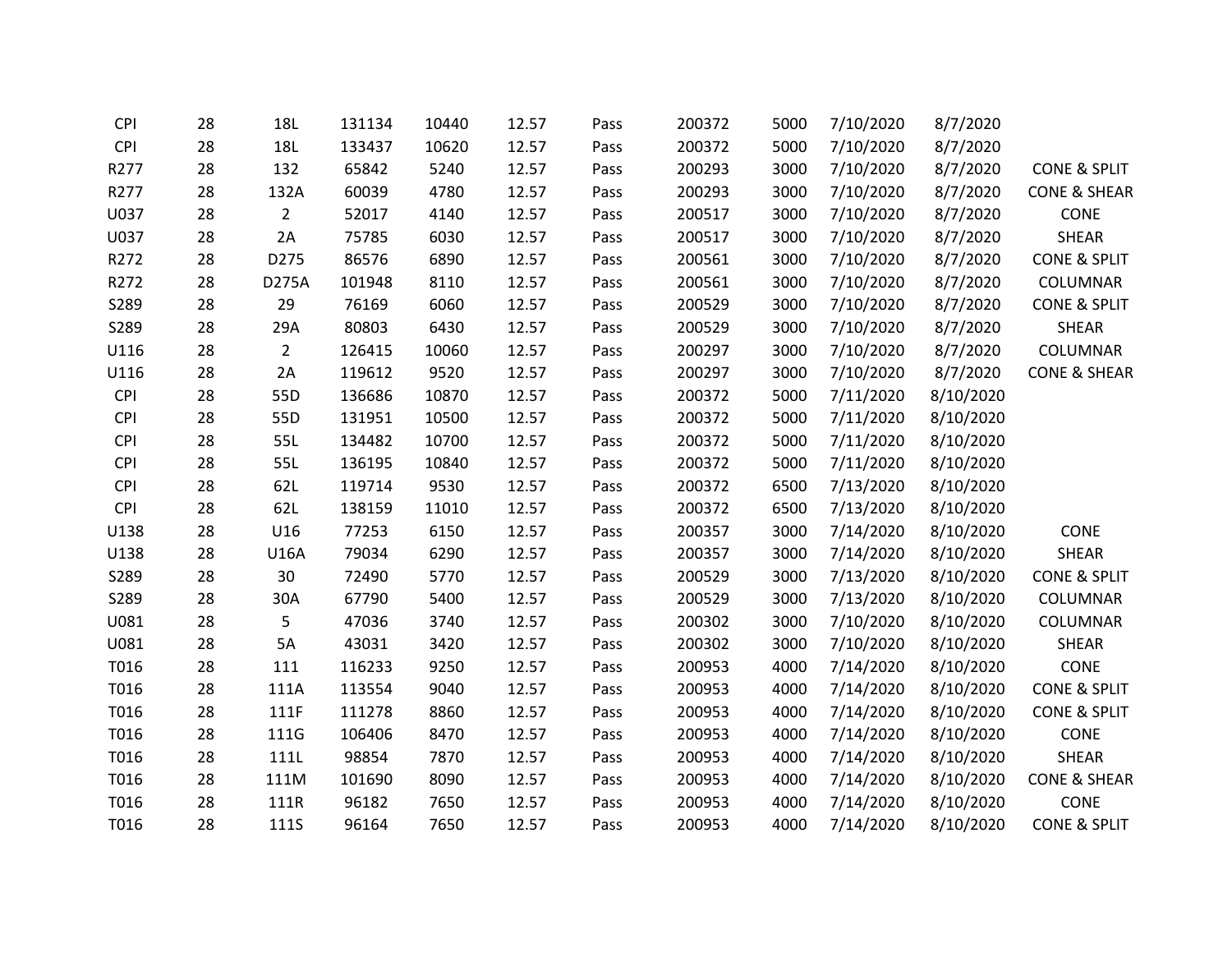| T016       | 28 | 111X          | 98512  | 7840  | 12.57 | Pass | 200953 | 4000 | 7/14/2020 | 8/10/2020 | CONE & SPLIT            |
|------------|----|---------------|--------|-------|-------|------|--------|------|-----------|-----------|-------------------------|
| T016       | 28 | 111Y          | 100150 | 7970  | 12.57 | Pass | 200953 | 4000 | 7/14/2020 | 8/10/2020 | <b>CONE &amp; SHEAR</b> |
| T016       | 28 | 111DD         | 119925 | 9540  | 12.57 | Pass | 200953 | 4000 | 7/14/2020 | 8/10/2020 | CONE & SPLIT            |
| T016       | 28 | 111EE         | 11169  | 9000  | 12.57 | Pass | 200953 | 4000 | 7/14/2020 | 8/10/2020 | <b>CONE &amp; SHEAR</b> |
| T016       | 28 | 111J          | 92867  | 7390  | 12.57 | Pass | 200953 | 4000 | 7/14/2020 | 8/10/2020 |                         |
| T016       | 28 | <b>111KK</b>  | 103060 | 8200  | 12.57 | Pass | 200953 | 4000 | 7/14/2020 | 8/10/2020 |                         |
| T016       | 28 | 111PP         | 110692 | 8810  | 12.57 | Pass | 200953 | 4000 | 7/14/2020 | 8/10/2020 |                         |
| T016       | 28 | 111QQ         | 105238 | 8380  | 12.57 | Pass | 200953 | 4000 | 7/14/2020 | 8/10/2020 |                         |
| T016       | 28 | 111VV         | 83226  | 6620  | 12.57 | Pass | 200953 | 4000 | 7/14/2020 | 8/10/2020 |                         |
| T016       | 28 | 111WW         | 94405  | 7510  | 12.57 | Pass | 200953 | 4000 | 7/14/2020 | 8/10/2020 |                         |
| T016       | 28 | 111BBB        | 91588  | 7280  | 12.57 | Pass | 200953 | 4000 | 7/14/2020 | 8/10/2020 | CONE                    |
| T016       | 28 | <b>111CCC</b> | 95882  | 7630  | 12.57 | Pass | 200953 | 4000 | 7/14/2020 | 8/10/2020 | <b>CONE &amp; SPLIT</b> |
| T016       | 28 | <b>111HHH</b> | 116832 | 9300  | 12.57 | Pass | 200953 | 4000 | 7/14/2020 | 8/10/2020 | CONE                    |
| T016       | 28 | <b>111III</b> | 110843 | 8820  | 12.57 | Pass | 200953 | 4000 | 7/14/2020 | 8/10/2020 | <b>CONE &amp; SPLIT</b> |
| T016       | 28 | <b>111NNN</b> | 99221  | 7900  | 12.57 | Pass | 200953 | 4000 | 7/14/2020 | 8/10/2020 | SHEAR                   |
| T016       | 28 | 111000        | 92430  | 7360  | 12.57 | Pass | 200953 | 4000 | 7/14/2020 | 8/10/2020 | <b>CONE &amp; SHEAR</b> |
| T016       | 28 | 111TTT        | 97615  | 7770  | 12.57 | Pass | 200953 | 4000 | 7/14/2020 | 8/10/2020 | SHEAR                   |
| T016       | 28 | <b>11UUU</b>  | 10024  | 8020  | 12.57 | Pass | 200953 | 4000 | 7/14/2020 | 8/10/2020 | <b>CONE &amp; SHEAR</b> |
| U037       | 28 | 3             | 44047  | 3510  | 12.57 | Pass | 200517 | 3000 | 7/14/2020 | 8/11/2020 | SHEAR                   |
| U037       | 28 | $3A$          | 48303  | 3840  | 12.57 | Pass | 200517 | 3000 | 7/14/2020 | 8/11/2020 | <b>CONE &amp; SHEAR</b> |
| <b>CPI</b> | 28 | 63M           | 145295 | 1560  | 12.57 | Pass | 200372 | 6500 | 7/15/2020 | 8/12/2020 |                         |
| <b>CPI</b> | 28 | 63M           | 138969 | 11060 | 12.57 | Pass | 200372 | 6500 | 7/15/2020 | 8/12/2020 |                         |
| <b>CPI</b> | 28 | 56D           | 147556 | 11740 | 12.57 | Pass | 200372 | 5000 | 7/15/2020 | 8/12/2020 |                         |
| <b>CPI</b> | 28 | 56D           | 144468 | 11500 | 12.57 | Pass | 200372 | 5000 | 7/15/2020 | 8/12/2020 |                         |
| <b>CPI</b> | 28 | 56L           | 147036 | 11700 | 12.57 | Pass | 200372 | 5000 | 7/15/2020 | 8/12/2020 |                         |
| <b>CPI</b> | 28 | 56L           | 132989 | 10580 | 12.57 | Pass | 200372 | 5000 | 7/15/2020 | 8/12/2020 |                         |
| <b>CPI</b> | 28 | 19D           | 143592 | 11430 | 12.57 | Pass | 200372 | 5000 | 7/14/2020 | 8/12/2020 |                         |
| <b>CPI</b> | 28 | 19D           | 145919 | 11610 | 12.57 | Pass | 200372 | 5000 | 7/14/2020 | 8/12/2020 |                         |
| <b>CPI</b> | 28 | 19L           | 135174 | 10760 | 12.57 | Pass | 200372 | 5000 | 7/14/2020 | 8/12/2020 |                         |
| <b>CPI</b> | 28 | 19L           | 135008 | 10740 | 12.57 | Pass | 200372 | 5000 | 7/14/2020 | 8/12/2020 |                         |
| <b>CPI</b> | 28 | 24L           | 135108 | 10750 | 12.57 | Pass | 200372 | 9500 | 7/14/2020 | 8/12/2020 |                         |
| <b>CPI</b> | 28 | 24L           | 138220 | 11000 | 12.57 | Pass | 200372 | 9500 | 7/14/2020 | 8/12/2020 |                         |